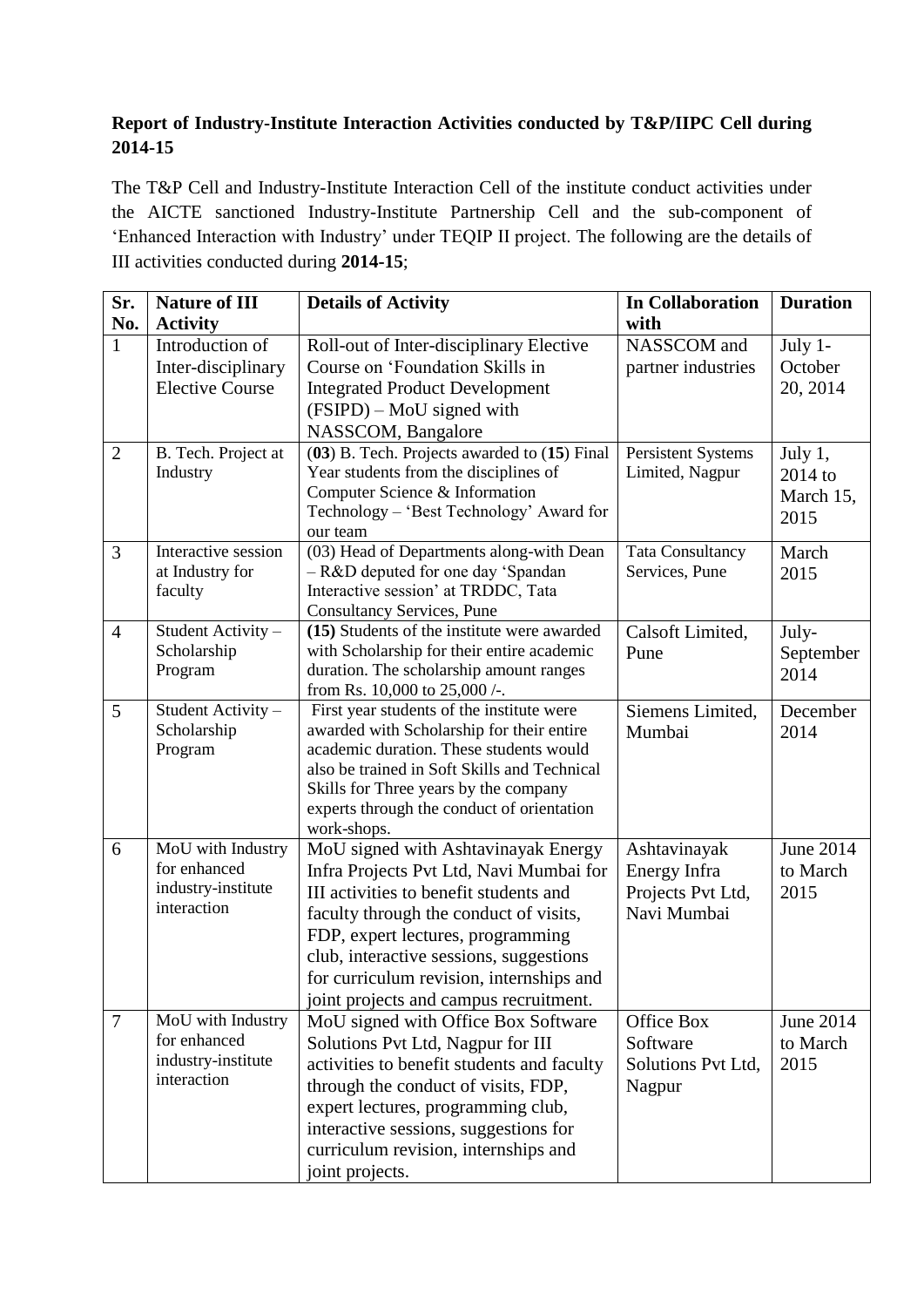| Sr. | <b>Nature of III</b>                                                                          | <b>Details of Activity</b>                                                                                                                                                                                                                                                       | <b>In Collaboration</b>                                                                                                                         | <b>Duration</b>                                |
|-----|-----------------------------------------------------------------------------------------------|----------------------------------------------------------------------------------------------------------------------------------------------------------------------------------------------------------------------------------------------------------------------------------|-------------------------------------------------------------------------------------------------------------------------------------------------|------------------------------------------------|
| No. | <b>Activity</b>                                                                               |                                                                                                                                                                                                                                                                                  | with                                                                                                                                            |                                                |
| 8   | MoU with Industry<br>for enhanced<br>industry-institute<br>interaction                        | MoU signed with Nespal Air and Water<br>Heaters Pvt Ltd, Aurangabad for III<br>activities to benefit students and faculty<br>through the conduct of visits, expert<br>lectures, programming club, interactive<br>sessions, Industry Training, Internships<br>and joint projects. | Nespal Air and<br><b>Water Heaters Pvt</b><br>Ltd, Aurangabad                                                                                   | <b>June 2014</b><br>to March<br>2015           |
| 9   | Extension of MoU<br>with Industry                                                             | Memorandum of Understanding with<br><b>Cognizant Technology Solutions is</b><br>renewed by the company                                                                                                                                                                           | Cognizant<br>Technology<br>Solutions, Pune                                                                                                      | In<br>Progress                                 |
| 10  | <b>Interactive Session</b><br>- Students                                                      | One day session with MrSanjiv Bambal,<br>Senior Director, Cognizant Technology<br>Solutions, Pune about the Changing<br>scenario in Technology & IT sector and<br><b>Effective Grooming of IT Professionals</b>                                                                  | Cognizant<br>Technology<br>Solutions, Pune                                                                                                      | February<br>23, 2014                           |
| 11  | Student Activity -<br>Collaboration with<br>industries to secure<br>Sponsorship               | Sponsorship<br>for<br>National<br>the<br>Level<br>Technical Festival 'Prajwalan XV' of the<br>institute                                                                                                                                                                          | Cognizant<br>Technology<br>Solutions, Wipro<br>Technologies,<br>Nespal Air &<br><b>Water Heaters Pvt</b><br>Ltd, Aurangabad<br>etc.             | December<br>1, 2014 to<br>February<br>25, 2015 |
| 12  | <b>Industrial Training</b><br>for students                                                    | Nearly (125) student Pre-final year students<br>were deputed to various industries to<br>undergo In-plant Training during May-<br>June, 2014                                                                                                                                     | Bajaj Auto, Nespal,<br>Koradi Training<br>Center, Central<br>Institute of Tool<br>Design, Koso India<br>Limited, Nashik,<br>Bhilai Steel Plant, | May 20 to<br>June 30,<br>2014                  |
| 13  | Pre-Employment<br><b>Assessment Test</b><br>for UG and PG<br>students of 2014<br><b>Batch</b> | AMCAT which is recognized by<br>corporate was administered for (456) B<br>Tech and M Tech students                                                                                                                                                                               | <b>Aspiring Minds</b><br><b>Assessment Pvt</b><br>Limited, Gurgaon                                                                              | March 29-<br>30, 2014<br>& May 6,<br>2014      |
| 14  | Student<br>Development<br>$Program - Soft$<br>Skill                                           | A (56) hour Soft Skill Development<br>program was conducted for (372) FY 15<br><b>Batch B Tech/M Tech students</b>                                                                                                                                                               | <b>Creative Business</b><br>Techniques,<br>Nagpur                                                                                               | May 1-9,<br>2014                               |
| 15  | Student<br>Development<br>$Program -$<br>Generic Skill                                        | A (48) hour Generic Skill Development<br>program was conducted for (372) FY 15<br><b>Batch B Tech/M Tech students</b>                                                                                                                                                            | Globarena<br>Technologies,<br>Hyderabad                                                                                                         | May 10-<br>17, 2014                            |
| 16  | <b>Institute Ranking</b><br>in Best<br>Professional<br>Colleges of India                      | Proposal for participation in the 2015<br>survey of Best Professional Colleges                                                                                                                                                                                                   | Outlook-Drshti,<br>New Delhi &<br>Dataquest-CMR,<br>New Delhi                                                                                   | April 1-<br>May 10,<br>2015                    |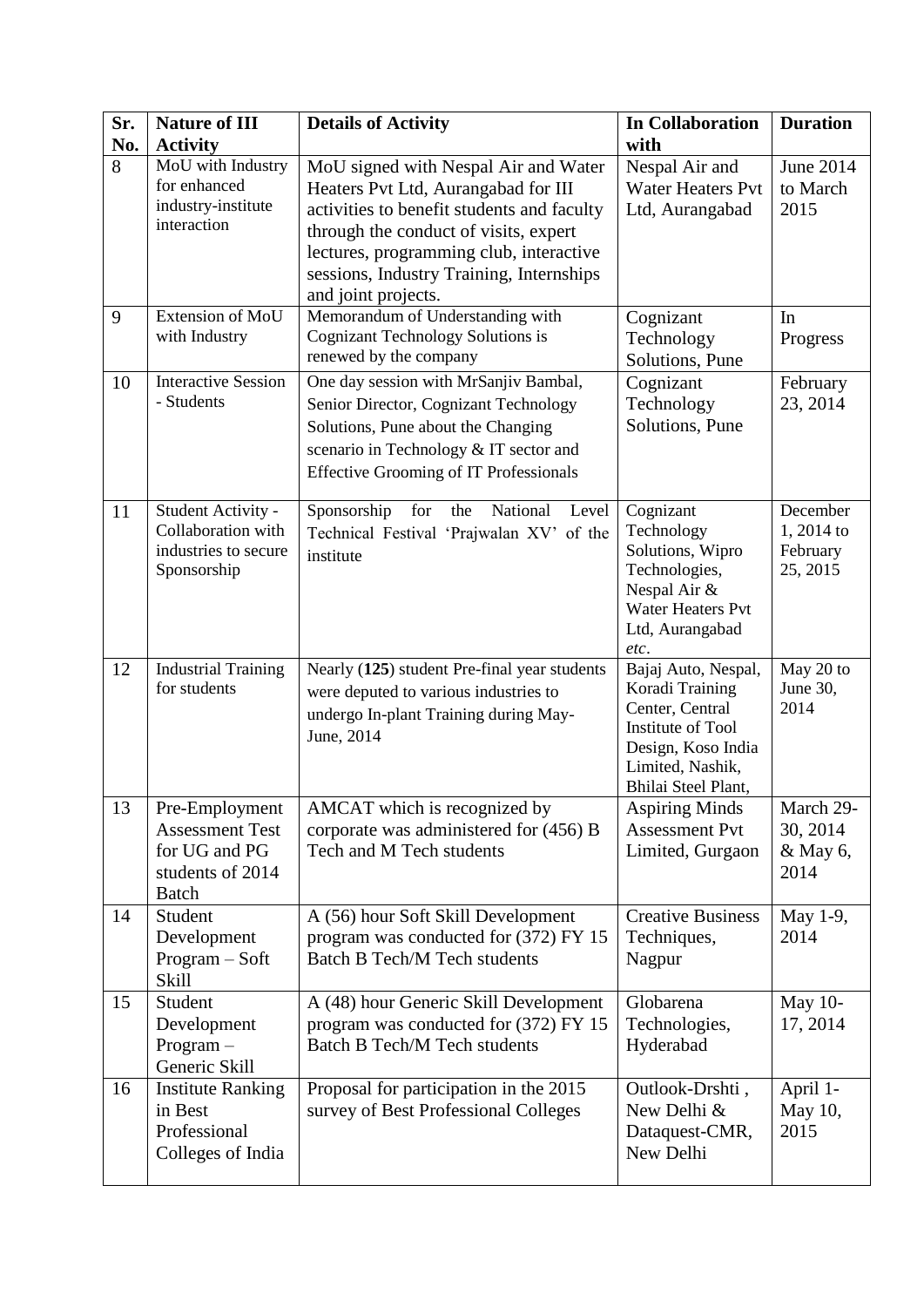| 17 | Visit by Industry<br>Expert /<br>Interactive<br>Session                      | Mr. Rajeev Kumar, Global Head - HR<br>& Campus Recruitment, Wipro<br>Technologies conducted an interactive<br>session with Principal, Dean and Head<br>of Departments to discuss the role of<br>industry in enhancing employability of<br>graduates. Mr. Rajeev also mentored<br>(50) FY 15 Batch Wipro Selects<br>regarding the preparedness for the<br>upcoming joining and induction of<br>fresher's at Wipro Technologies. | Wipro<br>Technologies,<br>Pune                                                                             | January<br>2015                |
|----|------------------------------------------------------------------------------|--------------------------------------------------------------------------------------------------------------------------------------------------------------------------------------------------------------------------------------------------------------------------------------------------------------------------------------------------------------------------------------------------------------------------------|------------------------------------------------------------------------------------------------------------|--------------------------------|
| 18 | Lectures by<br>industry experts                                              | Total of (24) lectures by industry<br>experts were organized involving<br>experts from various domain industries<br>by all departments                                                                                                                                                                                                                                                                                         | <b>Experts</b> from<br>Kirloskar Oil<br>Engines, IBM,<br>IRB, nVidia,<br>Thermax, Tata<br>Technologies etc | July 2014-<br>February<br>2015 |
| 19 | Industry<br>Competition for<br>students                                      | A team of (03) students from final yeat<br>CS/IT was selected for CIO Challenge<br>competition organized by Cognizant<br>Technology Solutions, Pune                                                                                                                                                                                                                                                                            | Cognizant<br>Technology<br>Solutions, Pune                                                                 | February,<br>2015              |
| 20 | Internships for<br>students at IIT,<br>Bombay                                | (06) students from Pre-final year CS/IT<br>were deputed for Summer Internships at<br>IIT, Bombay for one month duration                                                                                                                                                                                                                                                                                                        | IIT, Bombay                                                                                                | May-June<br>2014               |
| 21 | Industry<br>Certification -<br><b>CCSP</b>                                   | <b>Cognizant Certified Student Program</b><br>launched for FY 16 Batch Students. (425)<br>students are expected to appear for the<br>certification process                                                                                                                                                                                                                                                                     | Cognizant<br>Technology<br>Solutions, Pune                                                                 | May-<br>August,<br>2015        |
| 22 | eLearning Program<br>Be an 'IT'ian<br>initiative                             | eLearning courses on software<br>programming for non-CS/IT students<br>offered                                                                                                                                                                                                                                                                                                                                                 | Cognizant<br>Technology<br>Solutions, Pune                                                                 | July-<br>August,<br>2015       |
| 23 | M Tech Internship                                                            | Internship for (02) M Tech students from<br>Computer Science offered                                                                                                                                                                                                                                                                                                                                                           | Kirloskar Brothers<br>Limited, Pune                                                                        | July, 2015                     |
| 24 | <b>Industry Training</b><br>for Students                                     | Industry training for 2-4 weeks duration<br>arranged for (120) students of Pre-final<br>year under TEQIP II - Enhanced<br>interaction with industry                                                                                                                                                                                                                                                                            | Various industry<br>partners                                                                               | May-June,<br>2015              |
| 25 | Pre-Employment<br><b>Assessment Test</b><br>for UG students of<br>2016 Batch | AMCAT which is recognized by corporate<br>was administered for (302) B Tech students<br>from FY 16 Batch                                                                                                                                                                                                                                                                                                                       | <b>Aspiring Minds</b><br><b>Assessment Pvt</b><br>Limited, Gurgaon                                         | May 12-13,<br>2015             |
| 26 | Student<br>Development<br>Program - Soft<br><b>Skill</b>                     | A (56) hour Soft Skill Development<br>program was conducted for (304) FY 16<br><b>Batch B Tech students</b>                                                                                                                                                                                                                                                                                                                    | <b>Creative Business</b><br>Techniques,<br>Nagpur                                                          | May 14-22,<br>2015             |